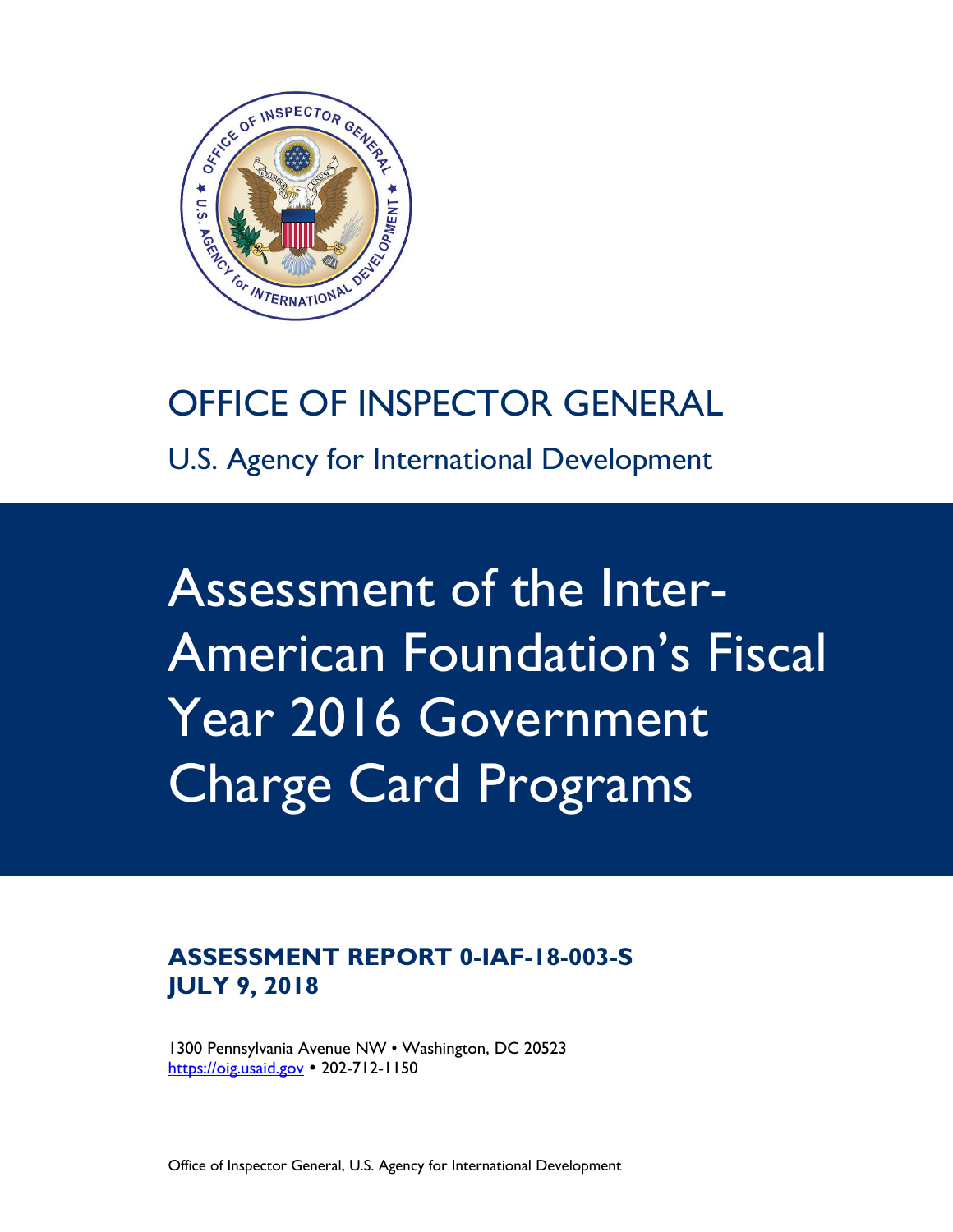The Office of Inspector General provides independent oversight that promotes the efficiency, effectiveness, and integrity of foreign assistance provided through the entities under OIG's jurisdiction: the U.S. Agency for International Development, U.S. African Development Foundation, Inter-American Foundation, Millennium Challenge Corporation, and Overseas Private Investment Corporation.

# **Report waste, fraud, and abuse**

**Inter-American Foundation Hotline** Email: [iafhotline@usaid.gov](mailto:iafhotline@usaid.gov) Phone: 202-712-1023 or 800-230-6539 Mail: USAID OIG, Attn: IAF Hotline, P.O. Box 657, Washington, DC 20044-0657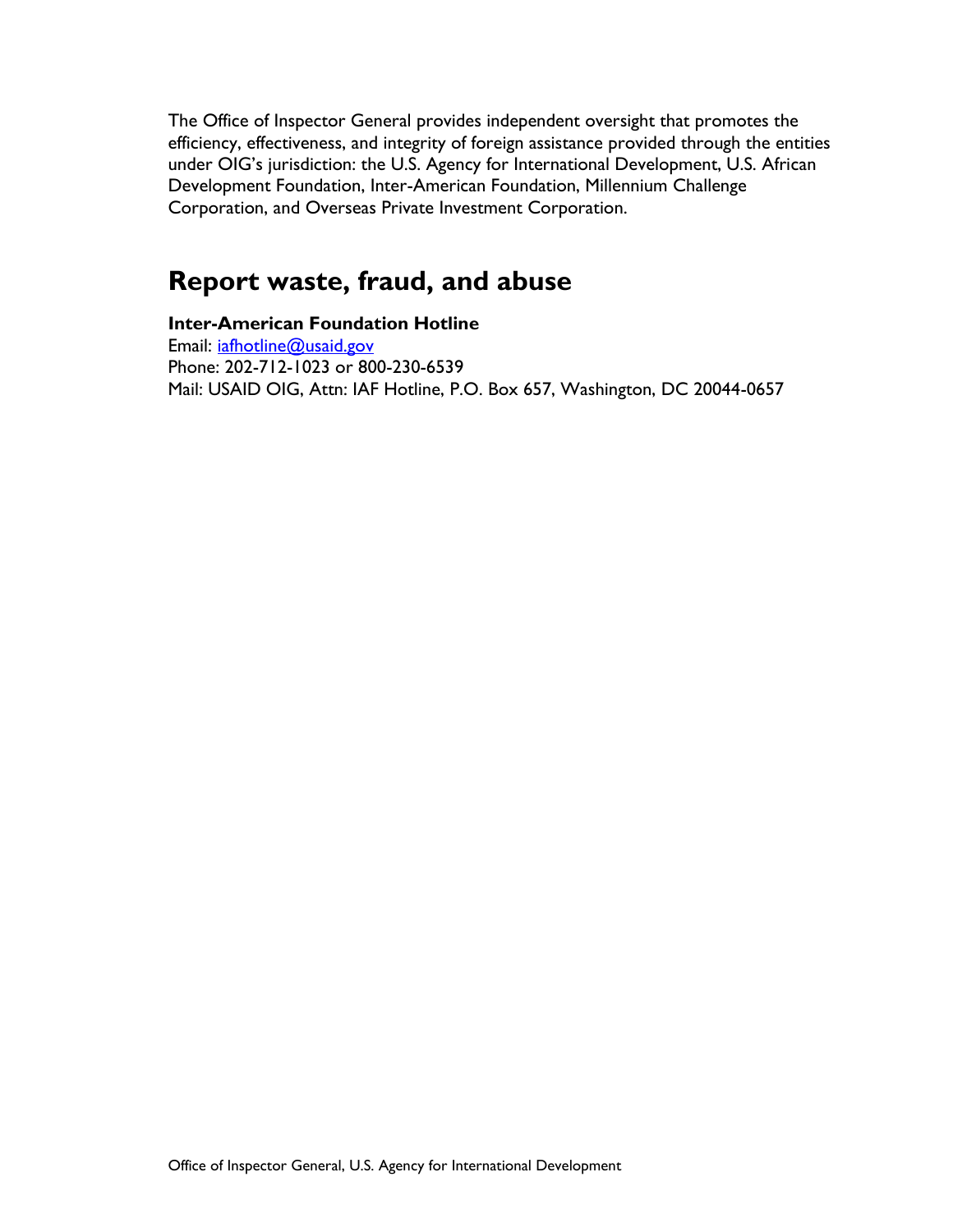

### **MEMORANDUM**

- DATE: July 9, 2018
- TO: Inter-American Foundation, Chief Operating Officer, Lesley Duncan
- FROM: Deputy Assistant Inspector General for Audit, Alvin Brown /s/
- SUBJECT: Assessment of the Inter-American Foundation's Fiscal Year 2016 Government Charge Card Programs (0-IAF-18-003-S)

This memorandum transmits the final report on our assessment of the Inter-American Foundation's (IAF) fiscal year 2016 Government charge card programs for your review and comment. Our objective was to determine the level of risk of illegal, improper, erroneous purchases and payments in IAF's Government charge card programs.

In finalizing the report, we considered your comments on the draft and included them in their entirety, in appendix B.

We do not make any recommendations.

We appreciate the assistance you and your staff extended to us during this assessment.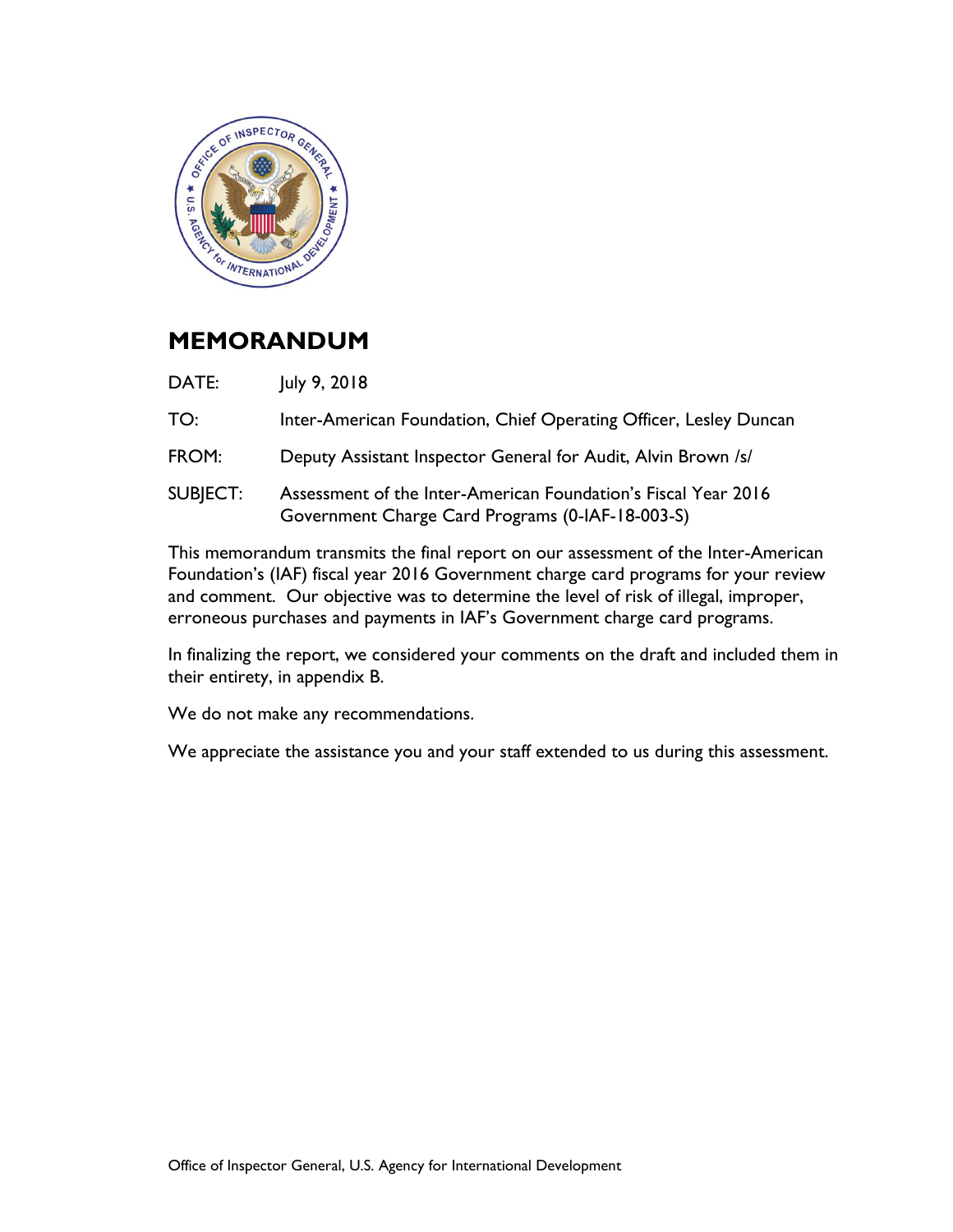# **ASSESSMENT RESULTS**

Under the Government Charge Card Abuse Prevention Act of 2012 (the Charge Card Act), USAID's Office of Inspector General (OIG) is required to conduct periodic risk assessments of IAF's purchase card, $^\text{!}$  travel card, $^{\text{2}}$  centrally billed account, $^{\text{3}}$  and convenience check programs to analyze the risks of illegal, improper, or erroneous purchases and payments. Based on the results of the risk assessment, OIG must then determine the scope, frequency, and number of periodic audits or reviews of Government charge card programs. As IAF does not use convenience checks, there is no related program to assess.

Additionally, per the Charge Card Act, inspectors general are required to conduct periodic audits or reviews of travel programs of their respective agencies with more than \$10 million in travel card spending.

The objective of this risk assessment was to determine the level of risk of illegal, improper, or erroneous purchases and payments in IAF's Government charge card programs. We assessed the level of risk for the charge card programs as low for the following reasons.

- Based on our understanding and review of the internal control structure, which includes the policies and procedures management has implemented to issue charge cards, monitor spending, and comply with the reporting requirements of the Charge Card Act in effect during fiscal year (FY) 2016, we found the required controls to be in place.
- Our review of IAF's charge card management plan for FY 2016 found that it was in compliance with the Office of Management and Budget (OMB) Circular A-123 and OMB Memorandum M-13-21 and was submitted before the January 31, 2017, deadline established in the OMB memorandum.
- No open recommendations or any recommendations closed in FY 2016 were related to Government charge card programs.

We evaluated the data listed below to assess the risk level associated with IAF's charge card programs and to determine whether IAF exceeded the \$10 million spending threshold on travel cards.

 $\overline{a}$ 

<sup>&</sup>lt;sup>1</sup> IAF issues purchase cards through the General Services Administration's Smart Pay program, in which IAF contracts with a commercial bank to provide purchase card services.

 $^2$  IAF uses travel charge cards. The travel charge cards can only be used for authorized travel and related expenses such as transportation, lodging, and meals.

<sup>&</sup>lt;sup>3</sup> The IAF centrally billed account is used mainly to charge expenses for airline tickets for employees on official travel directly to IAF for payment.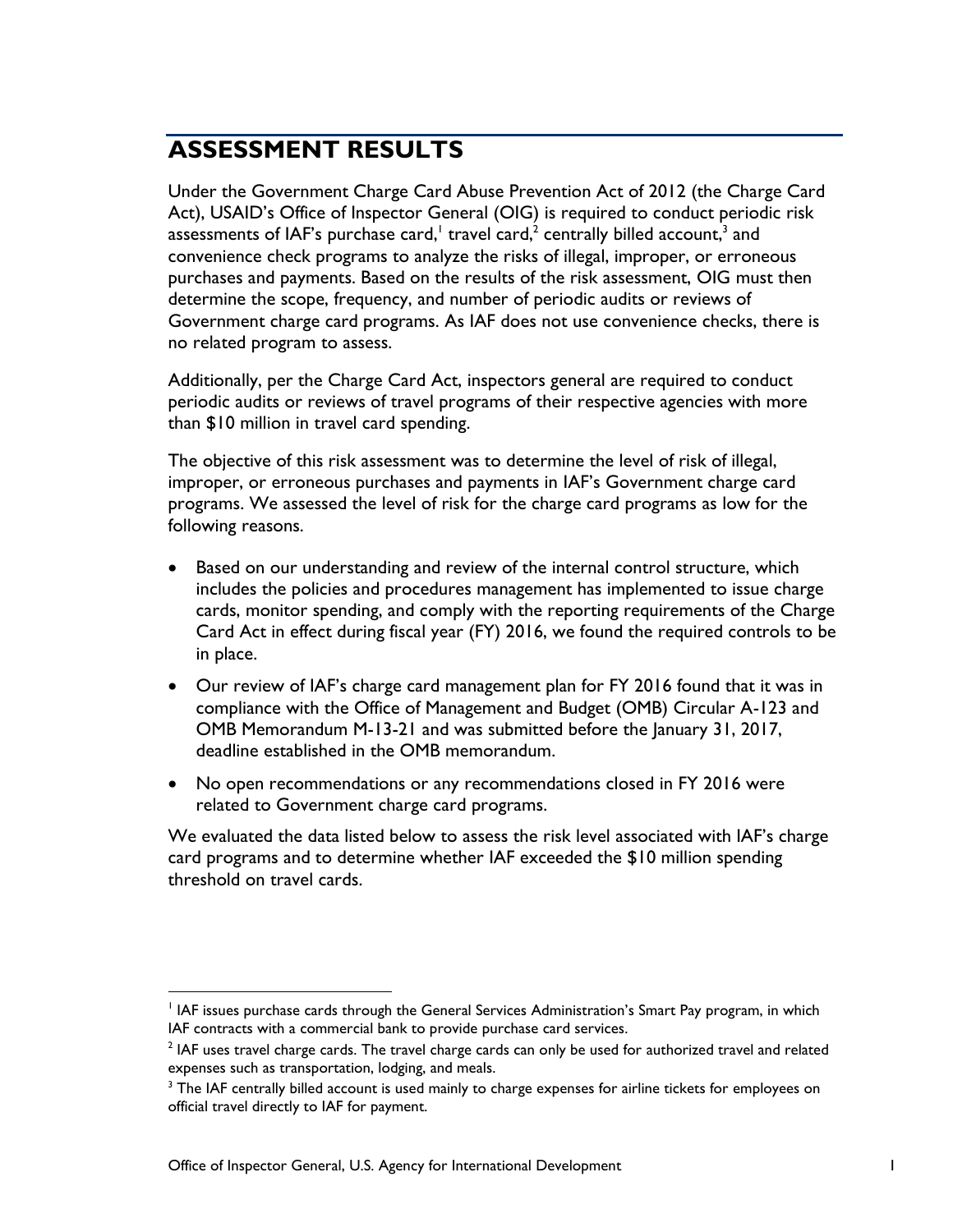| Category                     | <b>Purchase Cards</b> | <b>Travel Cards</b> | <b>Centrally Billed</b><br><b>Account</b> |
|------------------------------|-----------------------|---------------------|-------------------------------------------|
| Dollar value of transactions | \$111.627             | \$148,774           | \$106,883                                 |
| Number of transactions       | 242                   | 1.072               | 270                                       |
| Number of cardholders        | 3a                    | 43                  | N/A                                       |

#### *IAF FY 2016 Government Charge Card Data*

<sup>a</sup>For FY 2016, IAF began with three cardholders. Two cardholders left IAF and were subsequently replaced.

These data show that IAF did not exceed the \$10 million threshold for travel card spending. Therefore, OIG will not conduct a review or audit of the travel card program.

Based on our assessment of FY 2016 data, we determined the overall level of risk was low for the purchase card program and do not recommend an audit or review be conducted at this time.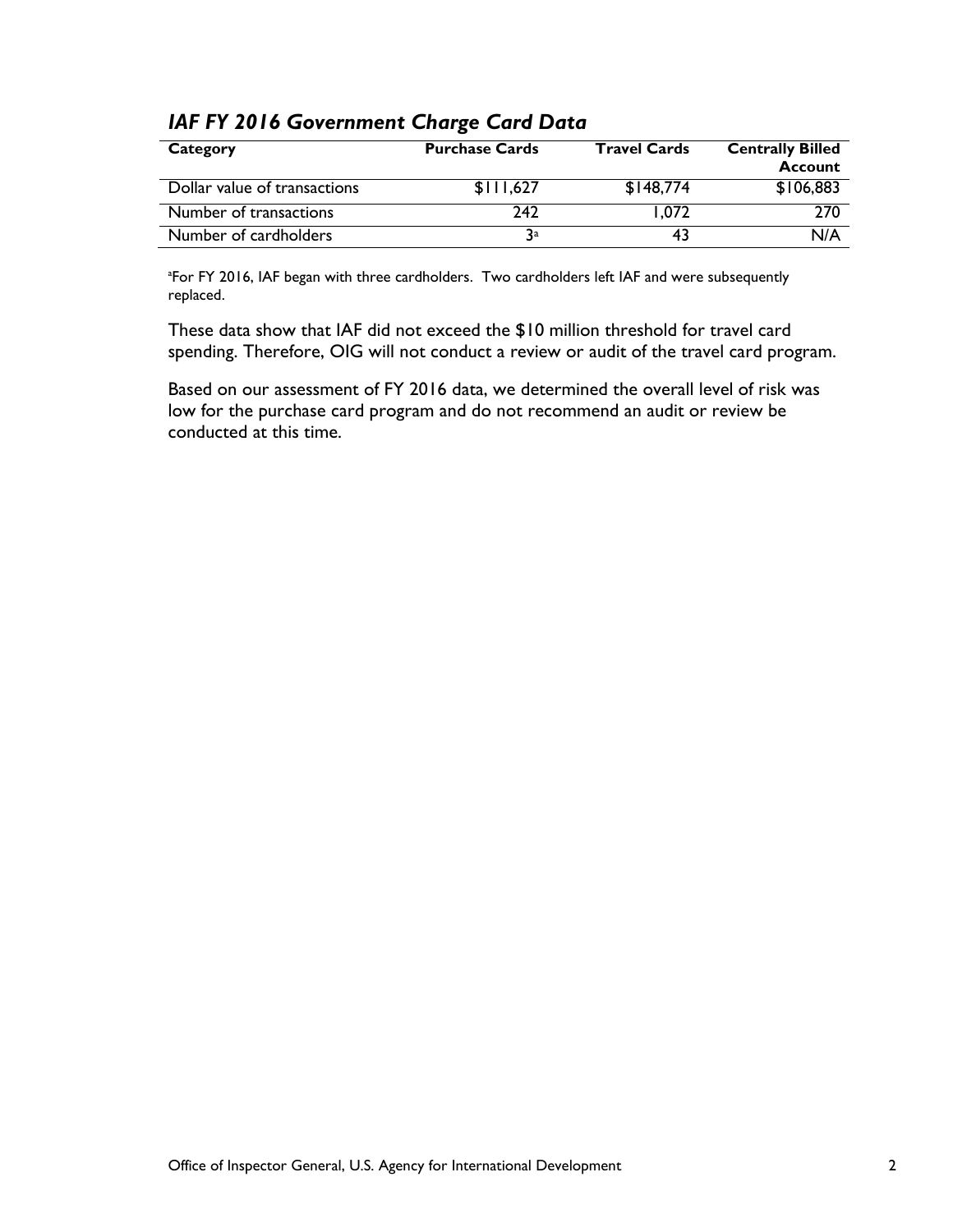# **APPENDIX A. SCOPE AND METHODOLOGY**

We conducted our work from January 2017 through July 2018 following internally established OIG policies that govern the planning, conducting, and reporting of this work product. Those policies require that the assessment team be competent and independent, conduct its work using reasonable care, and follow established quality control procedures. Those policies require that we obtain sufficient, appropriate evidence to provide a reasonable basis for our findings and conclusions based on our assessment objectives. We believe that the evidence obtained provides a reasonable basis for our findings and conclusions in accordance with our assessment objective. We believe the evidence obtained provides that reasonable basis.

Our objective was to determine the level of risk of illegal, improper, or erroneous purchases and payments in IAF's Government charge card program for FY 2016.

To conduct the risk assessment, we, performed the following work in Washington, DC:

- Interviewed IAF staff to gain an understanding of the policies and procedures management has implemented to issue charge cards, monitor spending, and comply with the reporting requirements of the Charge Card Act.
- Reviewed the Charge Card Act, OMB Memorandum M-13-21, and other applicable laws and regulations.
- Reviewed policies and procedures in effect during FY 2016 to determine whether any controls might be ineffective or not implemented.
- Determined the number of Government charge cards issued to IAF employees and the number of centrally billed accounts in FY 2016.
- Obtained and reviewed travel card, purchase card, and centrally billed account transaction data for FY 2016.
- Obtained and reviewed IAF travel card dollar value spending data for FY 2016 to determine whether that spending reaches the \$10 million threshold for OIG conducting an audit or review of IAF's travel card program.
- Reviewed the work performed during the FY 2016 Federal Information Security Management Act (FISMA) audit to assess the reliability of the disbursement data.
- Obtained and reviewed the FY 2016 charge card management plan.
- Inquired about any open recommendations or recommendations that were closed in FY 2016 related to Government charge card programs.
- Using these data, assessed the likelihood of illegal, improper, or erroneous purchases and payments.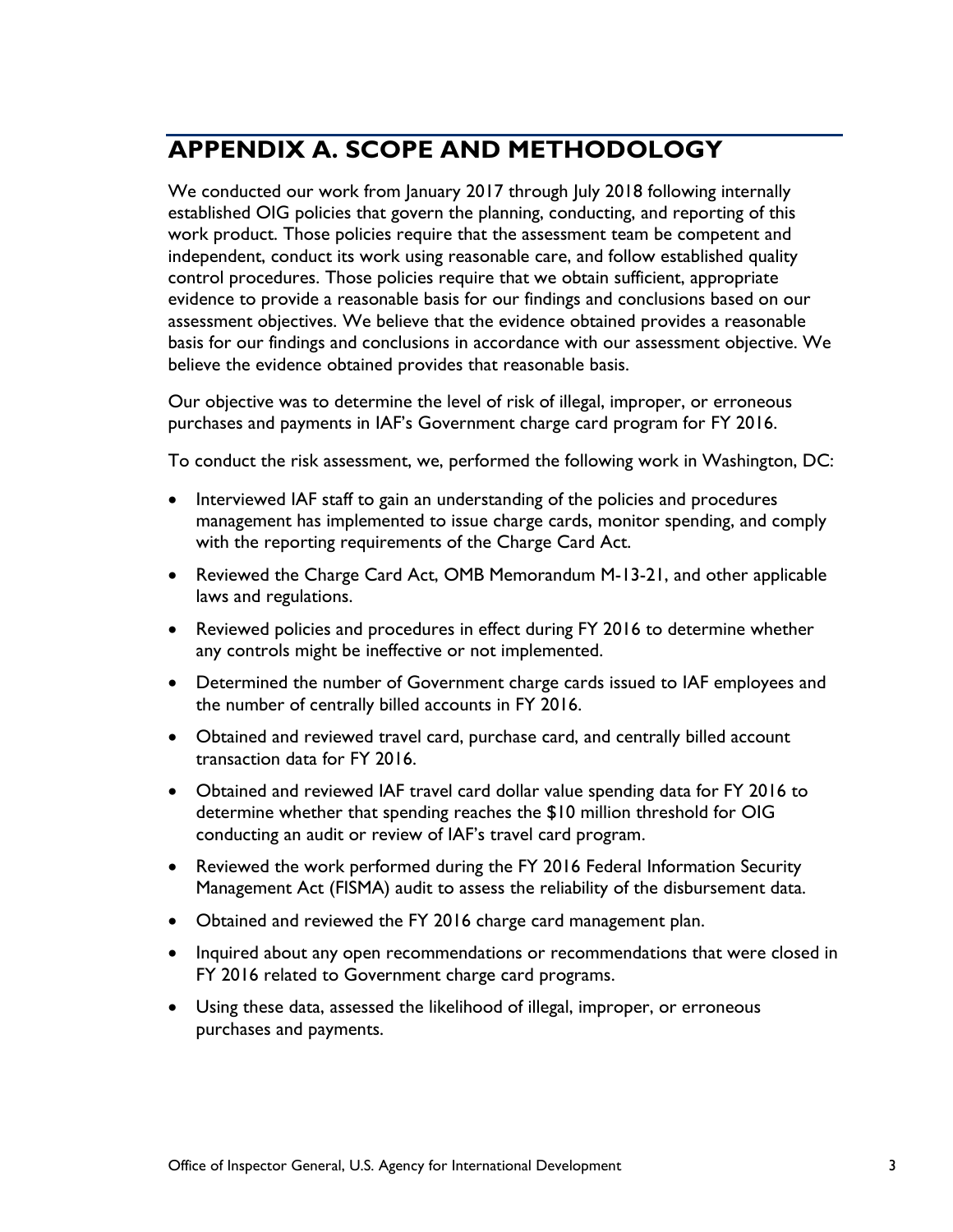## **APPENDIX B. AGENCY COMMENTS**



### Inter-American Foundation

An Independent Agency of the U.S. Government

June 26, 2018

Alvin Brown Deputy Assistant Inspector General for Audits U.S. Agency for International Development Office of Inspector General 1300 Pennsylvania Avenue, NW Washington, D.C. 20523

Subject: Assessment of the Inter-American Foundation FY2016 Government Charge Card Programs (Assessment Report No. 0-IAF-18-00X-S)

Dear Mr. Brown:

Thank you for the opportunity to respond to the U.S. Agency for International Development Office of Inspector General's report of the Inter-American Foundation FY 2016 Government Charge Card Programs (Assessment Report No. No. 0-IAF-18-00X-S).

We appreciate OIG's assessment of our government travel card, purchase card, centrally billed account, and convenience check programs, note that there were no findings or recommendations for action, and thank your staff for their review.

Yours sincerely,

//s//

Lesley Duncan Chief Operating Officer